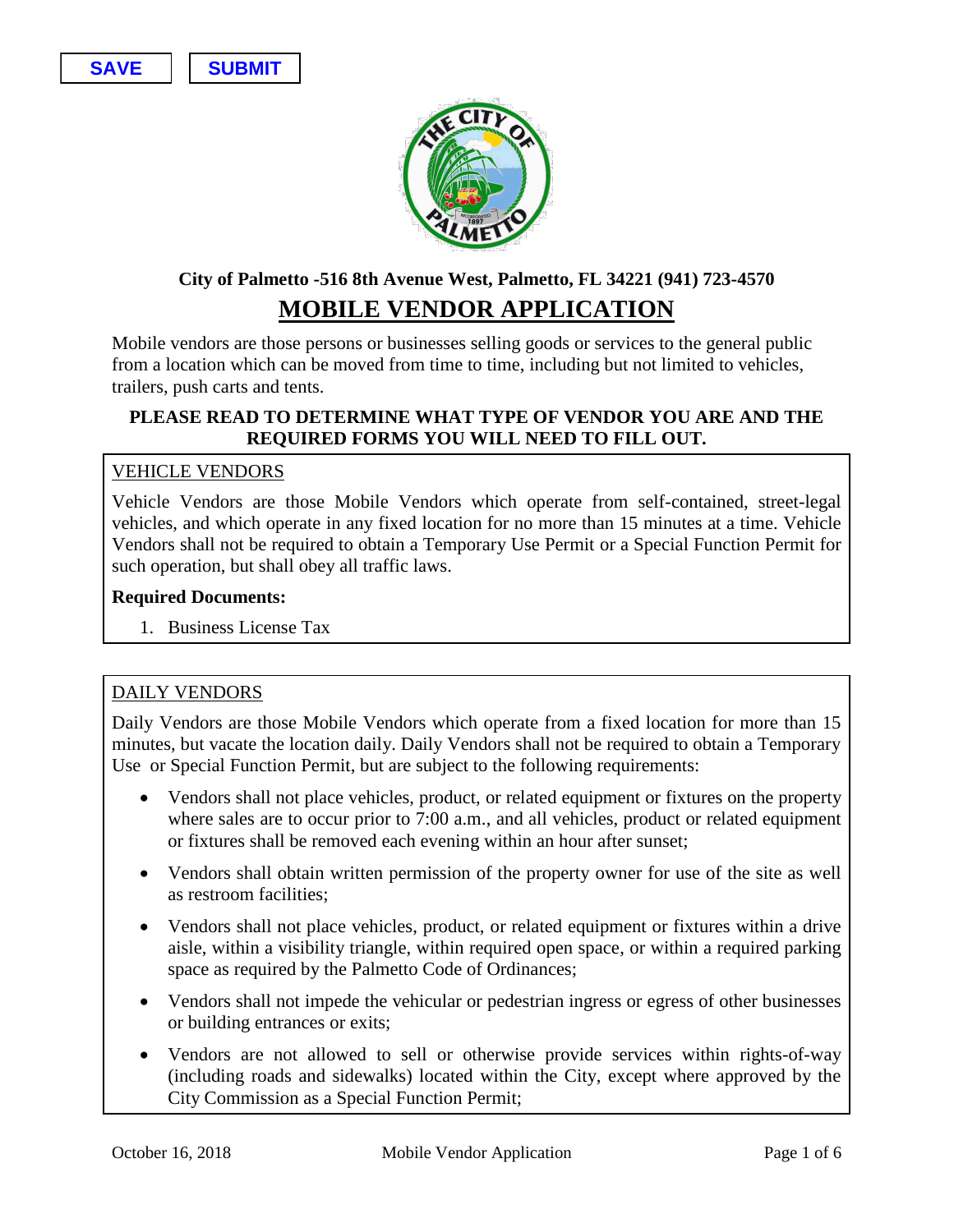- Vendors shall not be connected to potable water, sanitary sewer or electrical service; and
- Vendors shall not provide tents, tables or other areas for on-site consumption of goods.

### **Required Documents:**

- 1. Business License Tax.
- 2. Property Owner Authorization Form.
- 3. Site Plan: Including but not limited to, location of the mobile set-up, proposed parking, garbage disposal, and ingress and egress.
- 4. Provide authorization letter from property owner to use the site and restroom facilities.
- 5. Provide hours of operation.

## SEASONAL VENDORS

Seasonal Vendors are those Mobile Vendors which operate from a fixed location and do not vacate the premises completely on a daily basis. Seasonal Vendors shall obtain a Temporary Use Permit which will include submittal of a site plan or accurate survey as described below. Temporary Use Permits shall be reviewed and approved by the Director of Public Works or his designee. Seasonal Vendors shall demonstrate adequate provision for ingress/egress, traffic circulation, parking, waste disposal, utilities, restroom facilities and seating, as applicable, and shall specifically meet the following requirements:

- Vendors shall obtain written permission of the property owner for use of the property and restroom facilities;
- Vendors shall not place vehicles, product, or related equipment or fixtures within a drive aisle, within a visibility triangle, within required open space or within a required parking space as required by the Palmetto Code of Ordinances.
- Vendors are not allowed to sell or otherwise provide services within rights-of-way (including roads and sidewalks) located within the City except where approved by the City Commission as a Special Function Permit.
- Vendors shall not impede the vehicular or pedestrian ingress or egress of other businesses or building entrances or exits; and
- Seasonal Vendors shall not be located on a property for longer than 120 total days during any one calendar year, and shall notify the Public Works Department when they locate on site and vacate.

#### **Required Documents:**

- 1. Business License Tax
- 2. Property Owner Authorization Form
- 3. Temporary Use Permit
- 4. Site Plan: Including but not limited to, location of the mobile set-up, proposed parking, ingress and egress, garbage disposal.
- 5. Provide letter of authorization from property owner to site and use restroom facilities
- 6. List specific days and hours of operation. (Calendar can be provided, cannot exceed 120 total days in one calendar year.)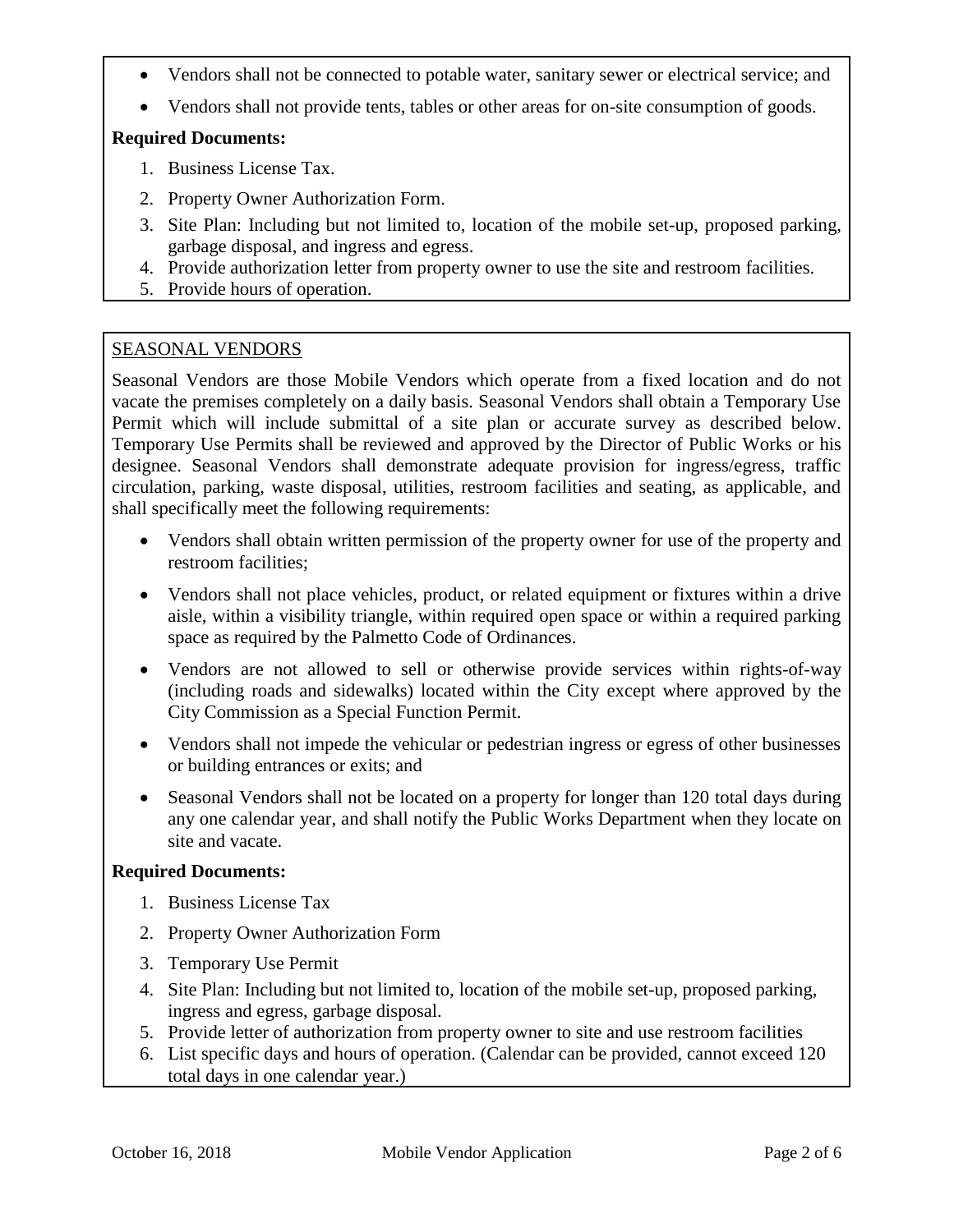## OTHER MOBILE VENDORS

All other vendors of goods and services to the general public, whether mobile or not, which do not meet the requirements to be a Vehicle Vendor, Daily Vendor or Seasonal Vendor and are not approved under a Special Function Permit, shall be considered permanent businesses and shall fully comply with the requirements of the City Code of Ordinances.

#### **Required Documents:**

- 1. Business License Tax
- 2. Compliance with Florida Building Code and Palmetto Code of Ordinances

**City of Palmetto - 516 8th Avenue West, Palmetto, FL 34221 (941) 723-4570**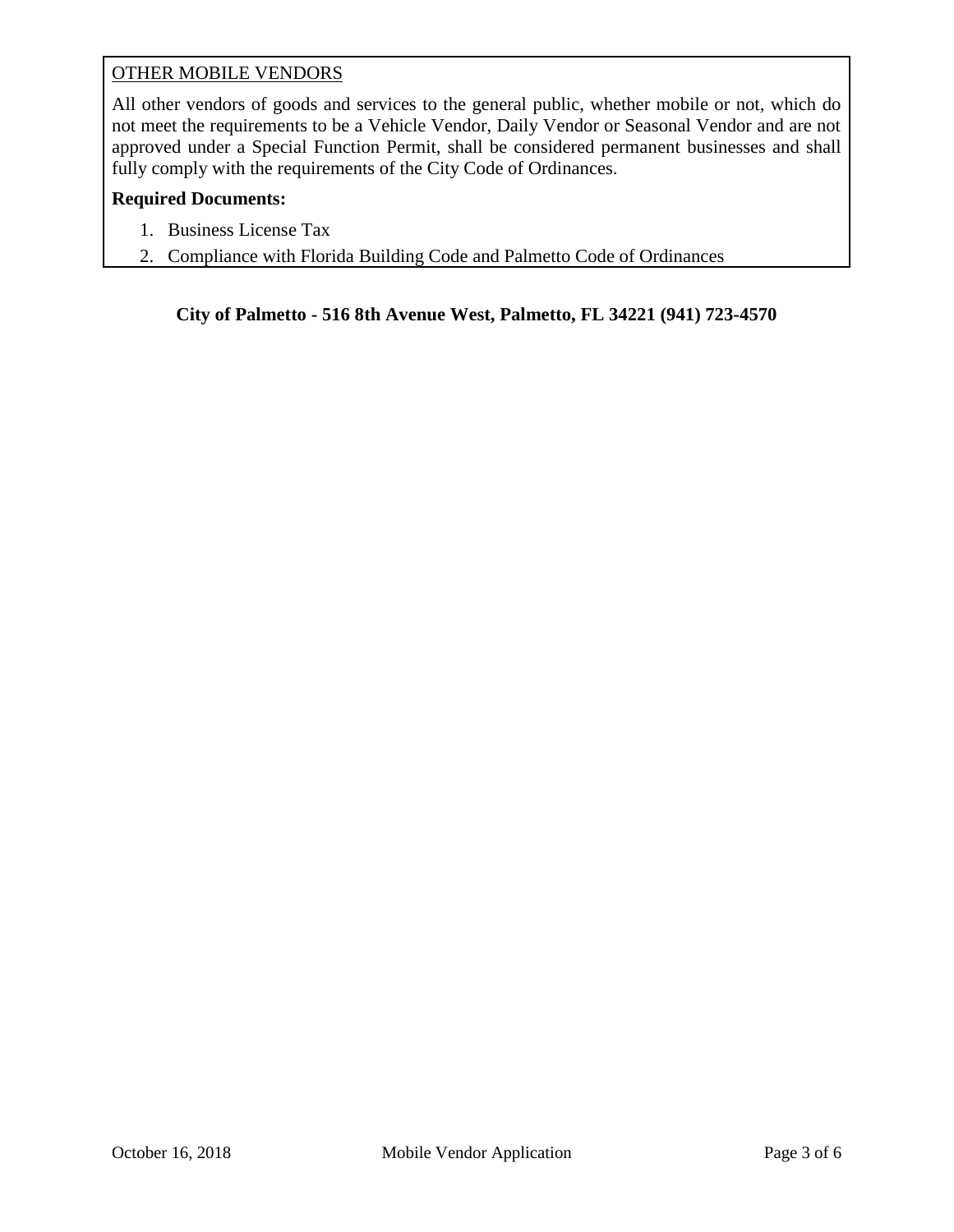# **TEMPORARY USE PERMIT APPLICATION REQUIRED FOR SEASONAL VENDORS & PORTABLE RESTROOMS \*\*INCOMPLETE APPLICATIONS WILL NOT BE PROCESSED\*\* City of Palmetto - 516 8th Avenue West, Palmetto, FL 34221 (941) 723-4570**

| Owners Name: 2008. [2016] Decree Manual Assembly Decree Manual Assembly Decree Manual Assembly Decree Manual Assembly Decree Manual Assembly Decree Manual Assembly Decree Manual Assembly Decree Manual Assembly Decree Manua |
|--------------------------------------------------------------------------------------------------------------------------------------------------------------------------------------------------------------------------------|
|                                                                                                                                                                                                                                |
| Owners Phone Number:                                                                                                                                                                                                           |
|                                                                                                                                                                                                                                |
|                                                                                                                                                                                                                                |

I certify that all the Information I have furnished on this application is true,

Signature of Applicant Date

| FEE: \$200.00                        |  | <b>CHECK APPLICABLE TYPE OF TEMPORARY USE</b>                                                                                                                                                                                                                                          |  |  |  |
|--------------------------------------|--|----------------------------------------------------------------------------------------------------------------------------------------------------------------------------------------------------------------------------------------------------------------------------------------|--|--|--|
| Seasonal Vendor                      |  | Administrative approval of a Temporary Use Permit is required for<br>Seasonal Vendors which is limited to 120 days during any calendar<br>year starting with the Approval date below.                                                                                                  |  |  |  |
| Portable<br>Restroom(s)              |  | City Commission approval of a Temporary Use Permit is required<br>for portable restrooms on site for more than 5 days, whether<br>consecutive or sporadic, in one calendar year.                                                                                                       |  |  |  |
| <b>Duration of Temporary</b><br>Use: |  | to                                                                                                                                                                                                                                                                                     |  |  |  |
| Description of Temporary Use:        |  |                                                                                                                                                                                                                                                                                        |  |  |  |
|                                      |  | NOTE: Seasonal Vendors shall be required to obtain a business tax license, if required by law<br>and shall maintain all applicable local and state permits and licenses and shall display or have<br>such permits and licenses available for inspection at all times during operation. |  |  |  |

| <b>APPROVALS</b>              |      |      |
|-------------------------------|------|------|
| Planning & Zoning:            | Name | Date |
| <b>Building Department:</b>   | Name | Date |
| <b>Public Works Director:</b> | Name | Date |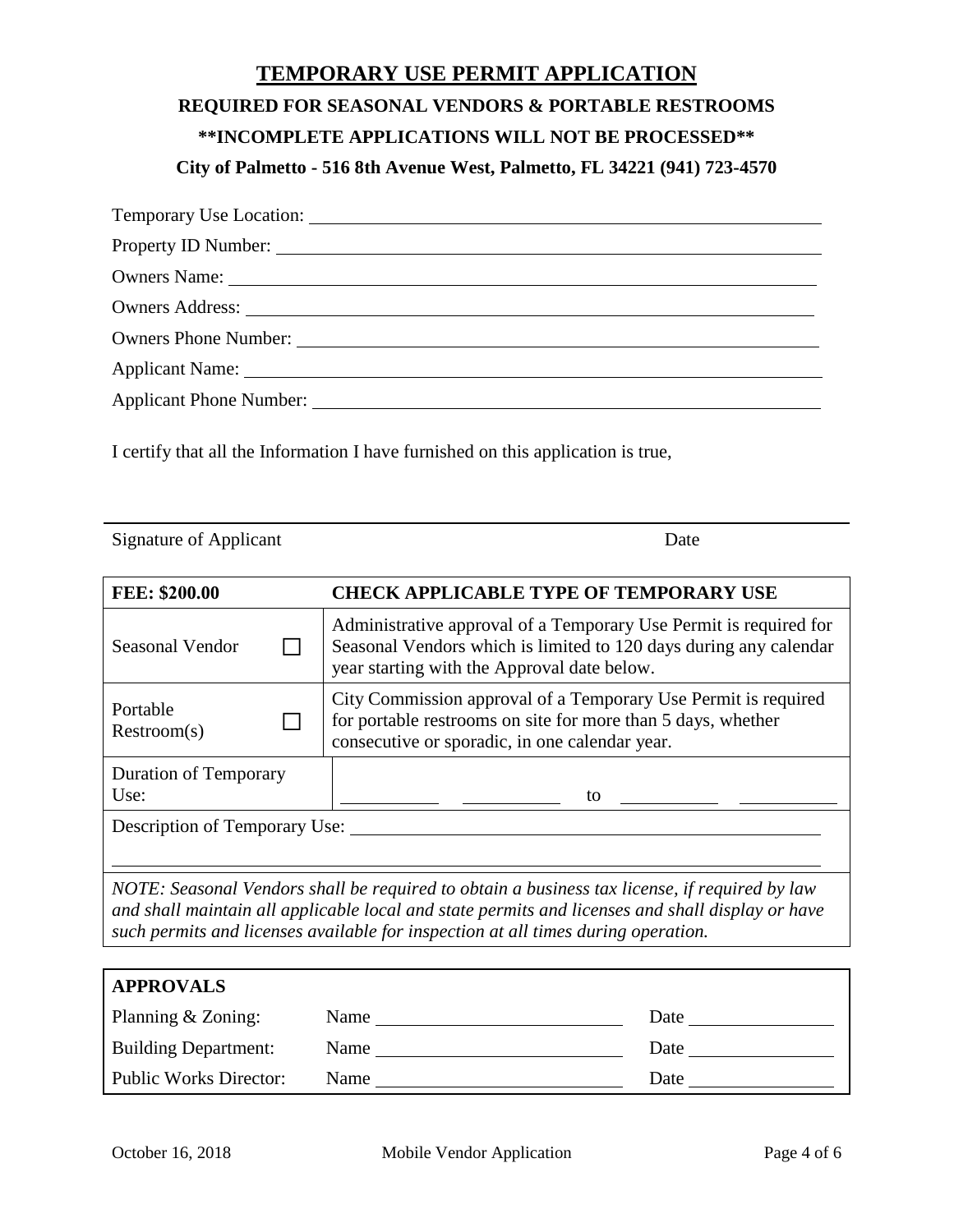

**City of Palmetto - 516 8th Avenue West, Palmetto, FL 34221 (941) 723-4570**

## **PROPERTY OWNER AUTHORIZATION FORM**

As owner(s) of the property located at , I (we) hereby grant permission for  $\overline{\phantom{a}}$ 

to sell their products outside of the commercial business at the address listed above. I (we) understand that outdoor grilling, smoking, or barbecuing is not permitted.

| Property Owners (1) Printed Name | Property Owner (1) Signature | Date |
|----------------------------------|------------------------------|------|
|                                  |                              |      |

Property Owners (2) Printed Name Property Owner (2) Signature Date